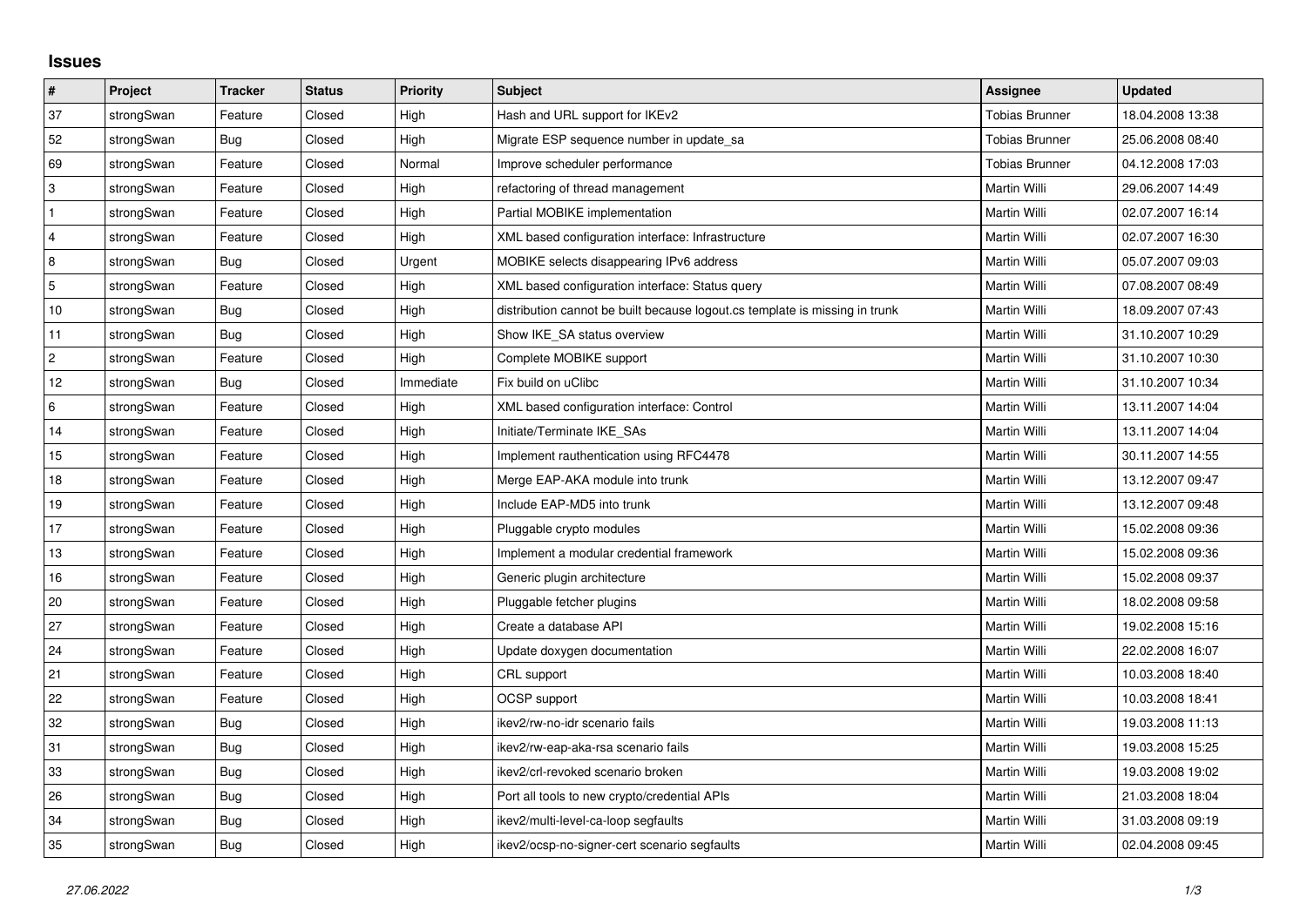| $\vert$ # | Project    | <b>Tracker</b> | <b>Status</b> | <b>Priority</b> | <b>Subject</b>                                                      | Assignee            | <b>Updated</b>   |
|-----------|------------|----------------|---------------|-----------------|---------------------------------------------------------------------|---------------------|------------------|
| 30        | strongSwan | Feature        | Closed        | High            | Certificate caching                                                 | Martin Willi        | 02.04.2008 14:50 |
| 7         | strongSwan | Feature        | Closed        | High            | Relational database configurations/credentials                      | <b>Martin Willi</b> | 02.04.2008 16:30 |
| 36        | strongSwan | <b>Bug</b>     | Closed        | High            | strongswan-4.2.0 does not compile with uclibc                       | Martin Willi        | 04.04.2008 13:51 |
| 45        | strongSwan | <b>Bug</b>     | Closed        | High            | Failure to open SQLite database crashes charon                      | Martin Willi        | 07.04.2008 09:16 |
| 43        | strongSwan | Bug            | Closed        | High            | missing certificate_identity in SQL database causes segfault        | Martin Willi        | 07.04.2008 10:08 |
| 41        | strongSwan | Feature        | Closed        | High            | CFG attribute provider framework                                    | Martin Willi        | 16.04.2008 11:24 |
| 47        | strongSwan | Feature        | Closed        | High            | <b>RNG API</b>                                                      | Martin Willi        | 16.04.2008 11:27 |
| 48        | strongSwan | Feature        | Closed        | High            | Parallel trustchain verification                                    | Martin Willi        | 16.04.2008 11:33 |
| 50        | strongSwan | Bug            | Closed        | High            | plutostderrlog option missing                                       | Martin Willi        | 11.05.2008 10:10 |
| 25        | strongSwan | Feature        | Closed        | High            | alternative crypto implementation                                   | Martin Willi        | 31.05.2008 09:49 |
| 46        | strongSwan | Feature        | Closed        | High            | DNS resolving for hosts in ike_cfg                                  | Martin Willi        | 09.06.2008 09:34 |
| 53        | strongSwan | <b>Bug</b>     | Closed        | Normal          | Printf handler for proposal_t                                       | Martin Willi        | 12.06.2008 14:23 |
| 58        | strongSwan | Bug            | Closed        | Normal          | Please fix bashism in /src/ipsec/ipsec.in                           | <b>Martin Willi</b> | 16.07.2008 09:08 |
| 59        | strongSwan | Feature        | Closed        | High            | Add additinal signal dependent parameter to bus                     | Martin Willi        | 29.07.2008 11:04 |
| 40        | strongSwan | Feature        | Closed        | High            | NetworkManager support                                              | <b>Martin Willi</b> | 22.08.2008 12:54 |
| 54        | strongSwan | Feature        | Closed        | High            | <b>EAP-Identity Server functionality</b>                            | Martin Willi        | 22.08.2008 12:55 |
| 60        | strongSwan | Feature        | Closed        | High            | Implement draft-sheffer-ikev2-gtc-00 with PAM password verification | Martin Willi        | 22.08.2008 12:59 |
| 63        | strongSwan | Bug            | Closed        | Low             | missing in testing/testing.conf                                     | Martin Willi        | 30.09.2008 14:49 |
| 64        | strongSwan | <b>Bug</b>     | Closed        | High            | MOBIKE with changed NAT mappings                                    | Martin Willi        | 08.10.2008 14:21 |
| 56        | strongSwan | <b>Bug</b>     | Closed        | High            | New interface for EAP-SIM backend                                   | Martin Willi        | 24.10.2008 10:23 |
| 62        | strongSwan | <b>Bug</b>     | Closed        | Normal          | ikev2 missing rekeying support not recognised                       | Martin Willi        | 14.11.2008 15:17 |
| 66        | strongSwan | <b>Bug</b>     | Closed        | Normal          | patch for alignment buffer on xscale ARM processor                  | Martin Willi        | 14.11.2008 15:35 |
| 42        | strongSwan | Feature        | Closed        | High            | CFG attribute handler framework                                     | Martin Willi        | 28.04.2009 10:23 |
| 49        | strongSwan | <b>Bug</b>     | Closed        | High            | starter log directly to terminal                                    | Martin Willi        | 30.04.2009 10:18 |
| 71        | strongSwan | <b>Bug</b>     | Closed        | High            | Improved Acquire handling                                           | Martin Willi        | 20.05.2009 11:54 |
| 76        | strongSwan | Feature        | Closed        | Normal          | crypto test framework                                               | Martin Willi        | 12.06.2009 11:31 |
| 78        | strongSwan | Feature        | Closed        | Normal          | Integrity tester for libstrongswan and all plugins.                 | Martin Willi        | 27.06.2009 16:19 |
| 79        | strongSwan | Bug            | Closed        | High            | Windows 7 sometimes fails to verify RSA signatures done by gcrypt   | Martin Willi        | 30.06.2009 12:22 |
| 55        | strongSwan | Bug            | Closed        | High            | Implement SHA512/384/256 HMAC with proper truncation in kernel      | <b>Martin Willi</b> | 03.12.2009 11:41 |
| 67        | strongSwan | Feature        | Closed        | Normal          | Implement DH groups 22-24                                           | Martin Willi        | 19.04.2010 14:51 |
| 100       | strongSwan | Feature        | Closed        | Normal          | Derive traffic selectors from authentication process                | Martin Willi        | 23.07.2010 16:53 |
| 23        | strongSwan | Feature        | Closed        | Low             | PKCS#11 based smartcard implementation                              | Martin Willi        | 12.10.2010 13:42 |
| 129       | strongSwan | Feature        | Assigned      | Normal          | Relations between ike/child/peer_cfg                                | Martin Willi        | 06.02.2012 10:50 |